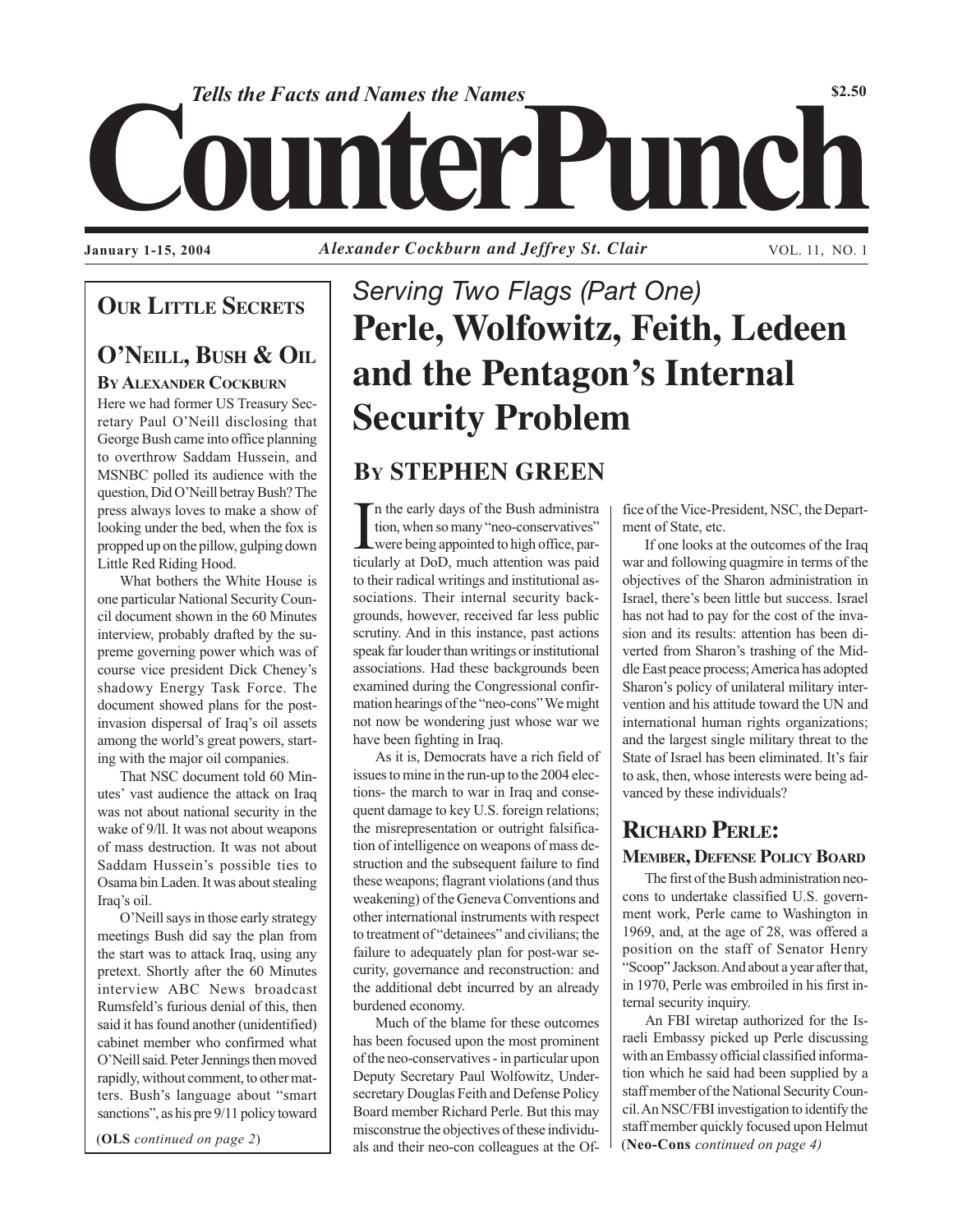(**OLS** *continued from page 1)*

Iraq, from a press conference at the start of last year was as brazen and far more momentous a lie as any of those that earned Bill Clinton the Republicans' impeachment charges.

# **TRASHING THE CONSTITU- TION: THE US SUPREME COURT, PADILLA AND HAMDI**

### **BY MARK NORTON**

In December, 2001, with the Pentagon and the World Trade Center still smoldering, a former prosecutor from Los Angeles called Vincent Bugliosi delivered an epitaph to a movement that he had helped to create, to impeach the "Felonious Five" of the Supreme Court, who had thrown thousands of uncounted Florida ballots into the trash, and illegally handed the 2000 election to a character named George W. Bush. "Obviously", Bugliosi said, "September 11 dealt a solar plexus blow to this whole movement... But I think that in the dispassionate light of the future, history is going to be harsh on us. We already know the moral bankruptcy and the destitution of character of these five Justices. They have proven that. But if we Americans meekly allow what the Court did to stand, without demonstrating our absolute outrage... history is going to be

> Editors ALEXANDER COCKBURN JEFFREY ST. CLAIR

> > Business BECKY GRANT

Design DEBORAH THOMAS

Counselor BEN SONNENBERG

Published twice monthly except August, 22 issues a year: \$40 individuals, \$100 institutions/supporters \$30 student/low-income **CounterPunch**. All rights reserved. **CounterPunch PO Box 228 Petrolia, CA 95558 1-800-840-3683 (phone) counterpunch@counterpunch.org www.counterpunch.org**

harsh not just on the Supreme Court but on the American people for allowing this to happen without marching in the streets. History will say we should have been in the streets."

Two years later, this very same Supreme Court is once again poised to do Bush's bidding, to confirm Bush's authority to disappear anyone whom he chooses to declare an "enemy combatant", to violate the fundamental tenets of what passes for democracy in this land of the free, and to tear up the Constitution just as they tore up the uncounted ballots in Florida.

### **"Hail to the Thief"**

In January, 2001, the corporate press blocked out any real coverage of the largest counter-inaugural demonstrations in Washington DC since Vietnam War days. "Hail to the Thief" was the slogan of the day, even as Al Gore was obsequiously making his peace with the new regime. One almost expected Bush to deliver Richard Nixon's famous line, "I am not a crook", in his inaugural address.

In February, 2001, the Nation published Vincent Bugliosi's broadside, "None Dare Call It Treason", thrashing William Rehnquist, Sandra Day O'Connor, Antonin Scalia, Arthur Kennedy and Clarence Thomas for organizing the judicial coup that brought us the Bush regime. Bugliosi methodically dissected their absurd ruling, which attempted to use the equal protection clause of the 14th Amendment to deny thousands of Florida voters the right to have their votes counted. The equal protection argument was so ridiculous that the Court had rejected this very same line of reasoning just three weeks earlier in a prior Bush appeal. Bugliosi is the former Los Angeles prosecutor who put away Charles Manson and then wrote a best-selling book about the case, Helter Skelter. Applying his legal and journalistic talents to the Florida gerrymander, Bugliosi ignited a fire-storm.

A grassroots movement began to form to call for the impeachment of the Felonious Five, powered by organizations such as Voter March (www.votermarch.org). In June, an 82-year-old former Oregonian Congressman, Charles Porter, succeeded in getting the Oregon Democratic Party to publicly call for an "immediate investigation of the behavior of the US Supreme Court... for decisions in December that led to Americans being denied their right to choose a President of the United States". When the party posted this resolution on its website, hundreds of comments poured in, such as: "Thank God some Democrats found some cojones", and "I refuse to get over it".

By summer the pot was boiling, everywhere except inside the beltway. "The only people who haven't responded are the people who could do something about it", said one embittered Oregon Democrat.

The National Lawyers Guild, lawyers located politically somewhere to the left of the American Civil Liberties Union, invited Bugliosi to address their scheduled late-September national convention, and to participate in a debate about taking up a national campaign to impeach the Felonious Five.

### **And Then It All Changed**

On September 11, 2001, a few suicide bombers and three airplanes somehow transformed George W. Bush into a national figure of Churchillian proportions. Before September 11, the emperor had no clothes but the crown put on his head by the Supreme Court. He was a bumbling, cartoon-character of a President, barely able to utter a complete sentence, propped up by a camarilla of political scallywags and their courtesans in the corporate media. After September 11, he was suddenly transformed into a political Atlas, bearing the load of the world and the empire on his strong back. The teleprompters started working again, and the press was able loyally to relay his pronouncements and implication.

Most of the left ran for cover. In December, 1999, the festival in Seattle had introduced a whole new generation of activists to the radicalizing effect of billy clubs, tear gas and other so-called non-lethal weaponry. In the wake of September 11, a huge antiglobalization rally planned for Washington DC in the Fall nearly fizzled, as most of the so-called leaders of the new movement baled out. Those who held the course were reviled for supposedly not honoring the dead and wounded in New York and Washington.

But not everybody could run for cover. Thousands of immigrants found themselves the object of a series of a federal roundups, grabbed off the streets and held incommunicado for unknown periods of time in unknown places. The official total of those detained in the initial roundup rose to well over a thousand, when the Justice Department and the media stopped counting, at least publicly. Next, five thousand male immigrants from Middle Eastern countries were targeted by investigators for "voluntary interviews", in just the first of several such campaigns. The FBI started rummaging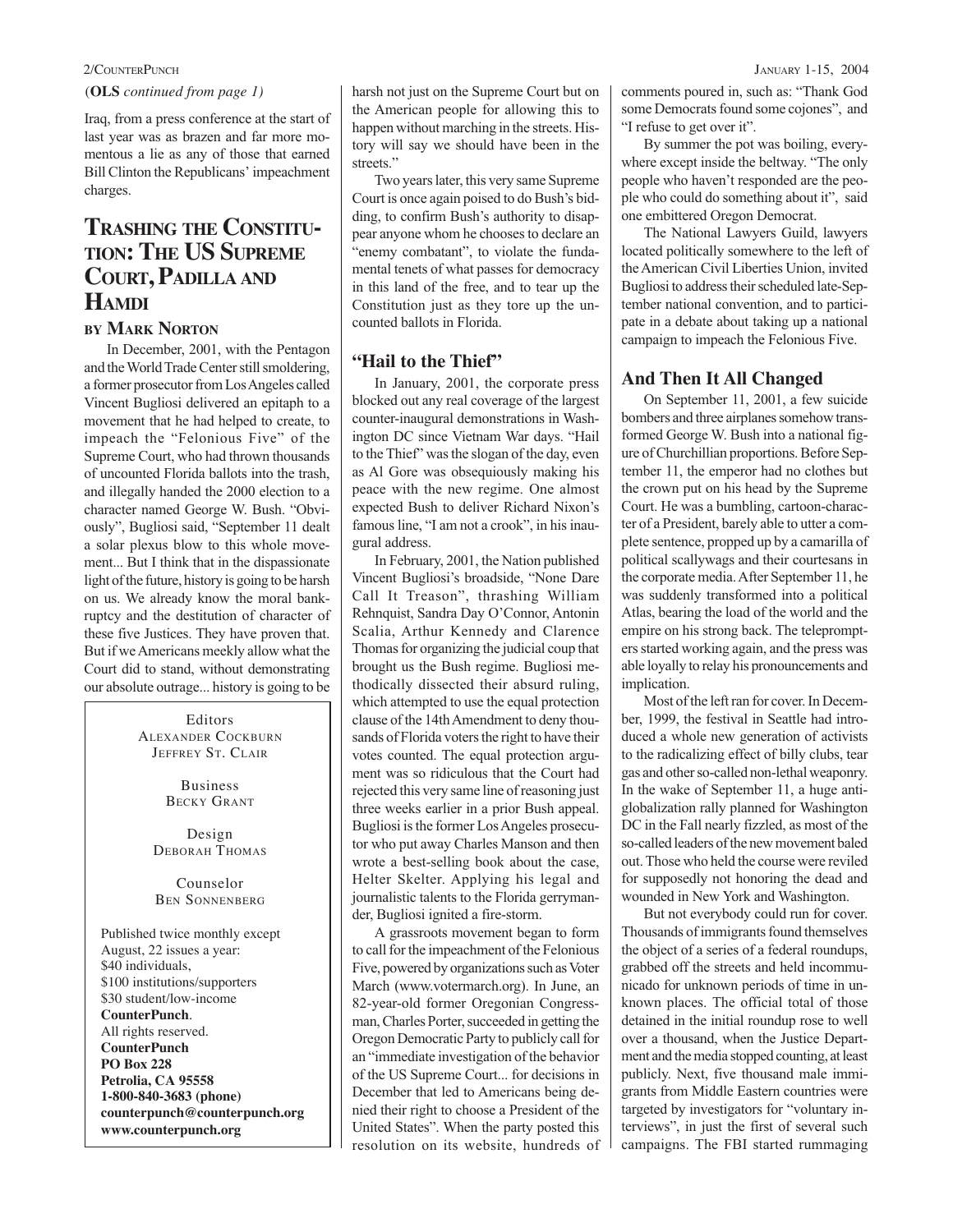### JANUARY 1-15, 2004 3/COUNTERPUNCH

through foreign students' college records.

FBI Director Robert Mueller, the representative of the same political ideology that opposes affirmative action quotas, set "specific numerical goals" for "terrorism investigations", based on the number of mosques in given communities. Talk of the need for torture of "terrorism suspects" became commonplace.

And then there was Guantanamo, "Special Registration", and plans for military tribunals. Meanwhile, the cowards in Congress passed an omnibus bill of gargantuan proportions, dubbed the Patriot Act, full of constitution-busting provisions, vetted by Bush's alter ego Attorney General John Ashcroft. Tom Ridge, another of Bush's buddies, and the man who had signed Mumia Abu-Jamal's death warrant, was chosen to run the new federal office of Homeland Security.

To top it all off, Bush and company have asserted the right to declare any individual, citizen or non-citizen, an "enemy combatant" and strip them of all rights, including the right to speak to a lawyer or their family, or even to know what, if any, charges have been leveled against them. According to Bush's theory, "enemy combatants" can be held in limbo, essentially forever.

It goes on and on, of course. Many books have been written, and many books will be written about the transgressions of this age of empire. Now, two wars later, we have a whole lot more dead people, a whole lot more repression, the same unelected President, and the same Supreme Court.

In 2000, Supreme Court Justice John Paul Stevens, one of the dissenters from the Felonious Five, wrote "Although we may never know with complete certainty the identity of the winner of this year's presidential election, the identity of the loser is perfectly clear. It is the nation's confidence in [the Supreme Court] as an impartial guardian of the rule of law". Steven's quote, all but forgotten, sounds quaint today.

Confidence in the court? Where have they been these last, long two years?

On January 12 of this bold new year, the Supreme Court unanimously let stand a legal challenge to the Bush administration's policy of keeping secret the names of hundreds of thousands of immigrants who were "detained" after September 11. This decision allows Bush and Ashcroft to continue withholding the names of immigrant "detainees", as well as other information related to their arrests, until hell freezes over.

"I am feeling kind of discouraged now", said Kate Martin, according to the Los Angeles Times. Martin is the director of the Center for National Security Studies, which brought the suit the Supreme Court spiked. "But," she continued, "Congress could remedy this by prohibiting secret deportation hearings." Any day now.

But the Supreme Court has much more on its plate. On January 9, just a weekend before issuing its non-decision on disappeared immigrants, the Court agreed to consider the case of Yaser Esam Hamdi, a US citizen who was grabbed in Afghanistan, declared an "enemy combatant", sent to Guantanamo, and then held incommunicado ever since in a Navy brig stateside.

Oral arguments in Hamdi's case will be heard in April with a ruling expected by July. The Hamdi case was filed by his father and a lawyer, Frank Dunham, who has never been allowed to meet with his client.

In case the point isn't clear, another citizen "enemy combatant" is Jose Padilla, a Bronx, New York-born Muslim of Puerto Rican descent, who was arrested in connection with an alleged plot to detonate a "dirty bomb" somewhere in the US. Padilla was grabbed in Chicago, not Afghanistan or Iraq. The evidence against him? Who knows. When Padilla was detained, Ashcroft held a

## *The Supreme Court has been given a free pass to condone lawlessness in high places.*

press conference, and that was that.

It is expected that the Supreme Court will be asked to make a ruling on the Padilla case. The often-liberal US Court of Appeals in New York has issued a ruling favorable to Padilla, ordering the Bush Administration to release or transfer him. Bush's lawyers are fast-tracking an appeal to the Supremes, hoping that the Court will overrule the New York decision, combine Padilla and Hamdi, and affirm Bush's position on "enemy combatants," just as the Court overruled the Florida Supreme Court decision on those ballots in Bush v. Gore.

### **Careful What You Wish For**

According to some civil libertarian types, the Supreme Court decision to hear the Hamdi case is a setback for the Bush administration. Not so, says Pepperdine University law professor Douglas W. Kmiec, who calls the Hamdi decision "a positive development" for the administration, according to the Los Angeles Times. He predicts that the Court will not "interfere with necessary military decision-making", but will "write a narrowly drawn opinion that affirms it in the new and perplexing circumstances on the war on terror".

But Deborah Pearlstein, of the Lawyers Committee on Human Rights, also quoted by the Times, says that the Court's move "sends a clear message that the president's power to detain U.S. citizens is subject to certain limits". Of course, the question is, what limits? Perhaps everything will turn out well, as long as no "enemy combatant" asks to have their vote counted in Florida.

Similarly, Steven R. Shapiro, the national legal director of the ACLU, thinks that Bush administration lawyers "will have a hard time selling [their view on enemy combatants] to the Supreme Court". Let's just hope Bush's lawyers don't use a 14th Amendment equal protection argument.

David Cole, a lawyer and prolific commentator, holds a more nuanced view. Writing in The Nation last December about the November decision of the Supreme Court to hear two cases challenging the detention of hundreds of foreign nationals at Guantanamo, he warns, "Be careful what you wish for".

As Cole points out, the lower courts had unanimously ruled for the Bush administration in the Guantanamo cases. The Supreme Court rarely reviews cases in such circumstances, so civil libertarians were encouraged. "But getting the Court to grant review and winning the cases are two very different matters", Cole continues. Cole then draws a parallel with Korematsu v. United States, where the Supreme Court upheld the internment of Japanese-American citizens and non-citizens during World War II: "The Guantanamo cases may go down in history as Korematsu II."

Bugliosi's views on "enemy combatants" are not known. As a former prosecutor, he might even be inclined to support the Bush administration view of the war on terror. But it is a safe bet that Bugliosi would hasten to point out that the Supreme Court has been given a free pass to condone lawlessness in high places ever since Bush v. Gore. "History will say we should have been in the streets", he prophesied. If there had been a serious challenge to the judicial coup,

(**OLS** *continued on page 6)*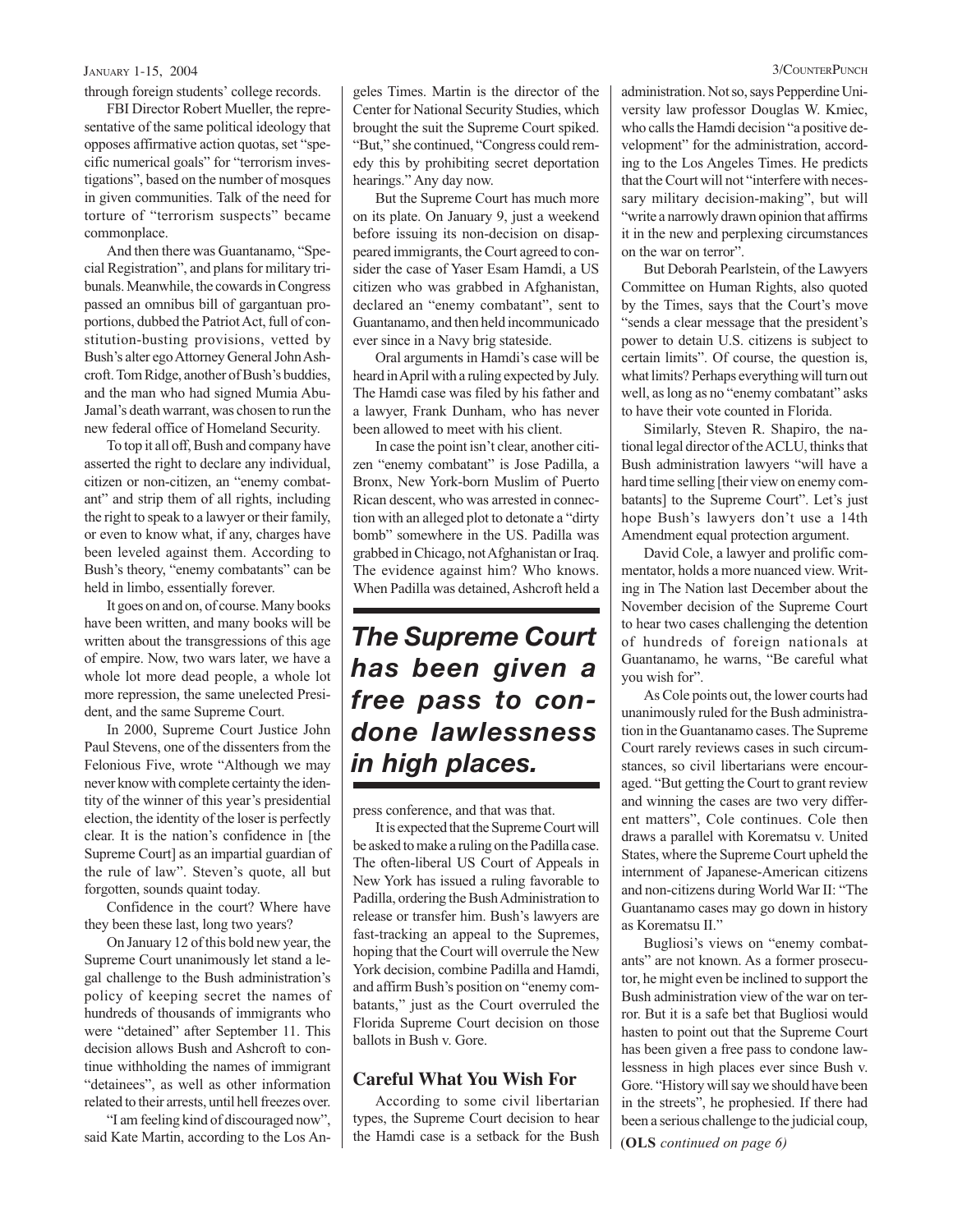Sonnenfeld. The latter had been previously investigated in 1967. At that time a staff member of the State Department's Bureau of Intelligence and Research, Sonnenfeld was suspected of unauthorized disclosure to an Israeli Government official of a classified document concerning the commencement of the 1967 war in the Middle East. In 1978, Perle was the recipient of an unauthorized disclosure of classified information - specifically a CIA report on alleged past Soviet treaty violations. The leaker (and author) of the report was Agency analyst David Sullivan. CIA Director Stansfield Turner was incensed at the leak, but before he could fire Sullivan, the latter quit. Turner urged Senator Jackson to fire Perle, but the latter was let off with a reprimand. Jackson then added insult to injury by immediately hiring Sullivan to his staff. Sullivan and Perle became friends and co-conspirators, establishing a right-wing network of Congressional staffers they called the "Madison Group," after their usual meeting place, the Madison Hotel coffee shop. (**Neo-Cons** *continued from page 1)*

## **PAUL WOLFOWITZ: DEPUTY**

### **SECRETARY OF DEFENSE**

In 1973 in the dying days of the Nixon Administration, Wolfowitz was recruited to work for the Arms Control and Disarmament Agency (ACDA). There was a certain irony in the appointment, for in the late 1960's, as a graduate student at the University of Chicago, Wolfowitz had been a student and protege of Albert Wohlstetter, an influential and vehement opponent of any form of arms control or disarmament, vis a vis the Soviets.

Wolfowitz also brought to ACDA a strong attachment to Israel's security, and a certain confusion about his obligation to U.S. national security. In 1978, an inquiry was launched after he was found to have provided a classified document on the proposed sale of U.S. arms to an Arab government to an Israeli Government official, through an AIPAC (American-Israel Public Affairs Committee) intermediary. The inquiry was dropped, however, and Wolfowitz continued to work at ACDA until 1980.

In 1990, after a decade of work with the State Department in Washington and abroad, Wolfowitz was brought into DoD as Undersecretary for Policy by then Secretary of Defense Richard Cheney. Two years later in 1992, the first Bush administration launched a broad inter-departmental investigation of the export of classified military technology to China. Of particular concern was the transfer to China by Israel of U.S. Patriot missiles and/or technology. During that investigation the Pentagon discovered that Wolfowitz had been internally promoting the export to Israel of advanced AIM 9-M air-to-air missiles. The Joint Chiefs of Staff, aware that Israel had already been caught selling the earlier AIM 9-L version of the missile to China in violation of a written agreement with the U.S. on arms resales, intervened to stop the Wolfowitz-proposed AIM 9-M deal. The Chairman of the Joint Chiefs at the time was General Colin Powell.

## **DOUGLAS FEITH:**

### **UNDERSEC. OF DEFENSE FOR POLICY**

In a 1992 article in Commentary magazine, Feith wrote that, "It is in the interest of the U.S. and Israel to remove needless impediments to technological cooperation between them. Technologies in the hands of responsible, friendly countries facing military threats, countries like Israel, serve to deter aggression, enhance regional stability

4/COUNTERPUNCH JANUARY 1-15, 2004 terintelligence in the 1950's, took such matters very seriously.

## **BRYEN AND LEDEEN**

Perle, Wolfowitz and Feith have brought other neo-conservatives into government jobs requiring security clearances, in circumstances in which they had reason to believe that these individuals might be security risks. In 1981, Perle as DoD Assistant for International Security Policy, hired Dr. Stephen Bryen as his Deputy. Bryen, a mere year and a half previously, had been the subject of a formal Justice Department/FBI investigation for possible violation of the Espionage Act ...... with an Israeli Embassy official.

Also in 1981, Wolfowitz as head of the State Department Policy Planning staff had approved the hiring of Dr. Michael Ledeen as a Special Advisor. Ledeen had been carried in the files of the CIA as an unregistered foreign agent for Israel. His supervisor at the time, Noel Koch, Principle Deputy Assistant DoD Secretary for International Security Affairs, had endeavored unsuccessfully to get the FBI to investigate Ledeen for his security indescretions. In 2001 Doug-

## *CIA DirectorTurner urged Senator Jackson to fire Perle, but the latter was let off with a reprimand.*

and promote peace thereby."

What Feith neglected to say in the article was that he thought individuals could decide on their own whether the sharing of classifiedinformation was "technical cooperation" and unauthorized disclosure, or a violation of U.S. Code Section 794c, the "Espionage Act."

Ten years prior to writing the Commentary piece, Feith had made such a decision on his own. At the time, March 1982, Feith was a Middle East analyst in the Near East and South Asian Affairs section of the National Security Council. Two months before, in January, Judge William Clark had replaced Richard Allen as National Security Advisor, with the intention to clean house at NSC. A total of nine staff members were fired, including Feith, who'd only been with the NSC for a little over a year.

But Feith was fired because he'd been the object of an FBI inquiry into whether, without authorization, he'd provided classified material to a representative of the Israeli Embassy in Washington. Judge Clark, who'd served in U.S. Army counlas Feith as DoD Undersecretary for Policy approved the hiring of Ledeen as a consultant in DoD's Office of Special Plans.

Perle, Feith and Wolfowitz have also helped each other enter and re-enter government. In 1982, Perle as Assistant DoD Secretary for ISP hired Feith as his Deputy Assistant Secretary for Negotiations Policy. In 2001, Wolfowitz helped Feith obtain his appointment as Undersecretary for Policy. Feith then arranged Perle's appointment as Chair of the Defense Policy Board.

Many individuals with strong attachments to foreign countries, including but not limited to Israel, have served the U.S. Government with honor and distinction.The highest officials in our executive and legislative branches should, however, take great care when appointments are made to posts involving sensitive national security matters. Appointees should be rejected who have demonstrated, in their previous government service, a willingness to sacrifice U.S. national security interests for those of another country, or an inability to distinguish one from the other.CP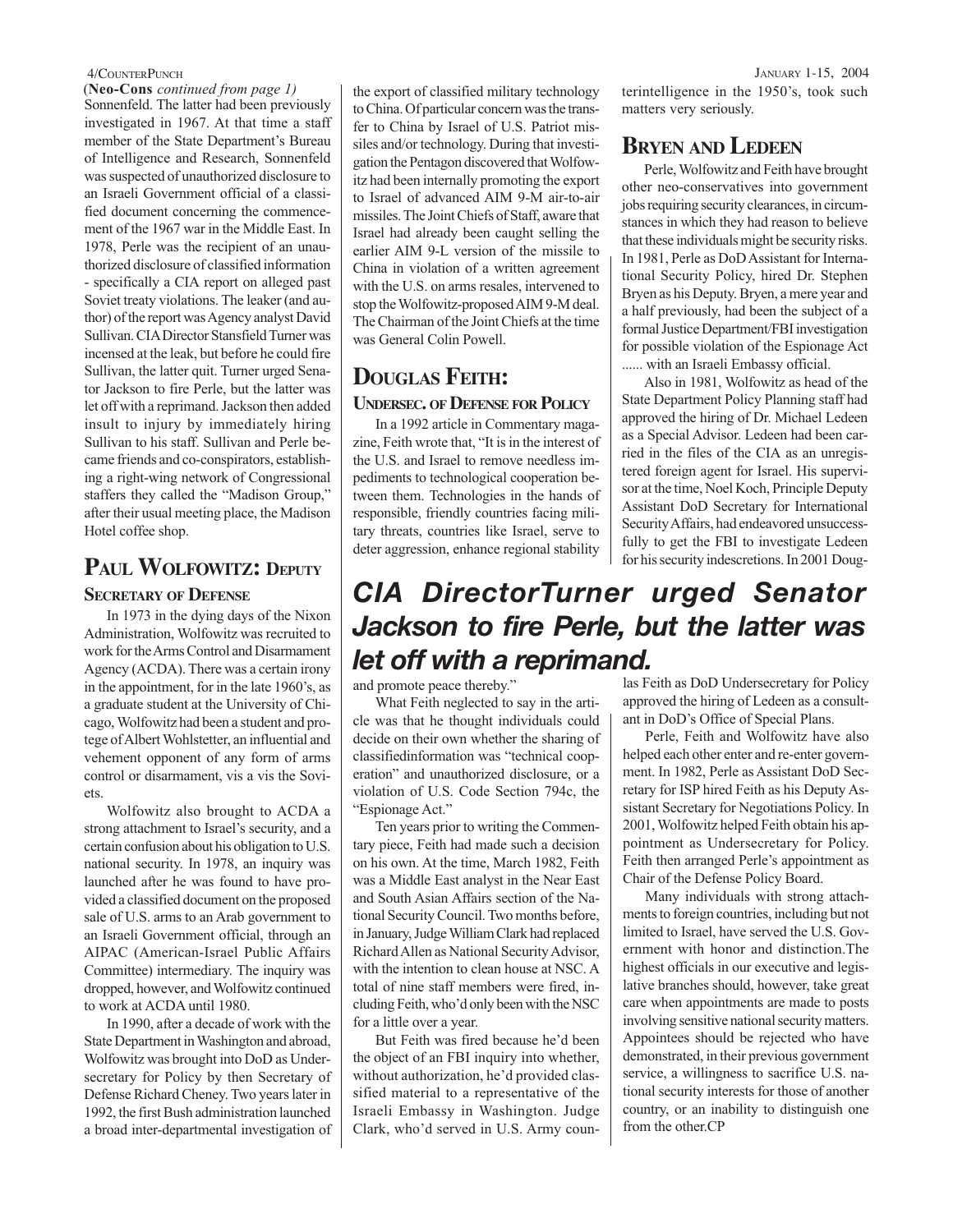# *Serving Two Flags (Part Two)* **My Corporation, 'tis of thee… Gen. Heebner Salutes GD, GM, and the Stryker BY JEFFREY ST. CLAIR**

The December 10, two Strykers, the<br>Army's newest armored person<br>nel carrier, were patrolling near<br>Ralad Iraq, when the embankment be-Army's newest armored person nel carrier, were patrolling near Balad, Iraq, when the embankment beneath them collapsed and the vehicles plunged into a rain-swollen river. Three soldiers died and another was severely injured. Three days later, another Stryker rolled over a roadside bomb south of Baghdad. The explosion left one soldier injured and the vehicle in flames.

It was an inglorious combat debut for the Army's first new personnel carrier in thirty years. But it confirmed the worst fears of some of the Stryker's critics that the vehicle is unsafe and its crews untrained for using it in combat conditions. One former Pentagon analyst described the 8-wheeled vehicle as "riding in a dune buggy armored in tinfoil."

The Stryker Interim Armored Vehicle is billed as the Pentagon's latest weapon in its new high-tech Army, a fast-moving carrier designed for the urban battlefield and unconventional wars. This fall the Army deployed 300 Stryker vehicles and 3,500 soldiers to Iraq's Sunni Triangle, the California-sized area in central Iraq where the most intense guerrilla fighting is taking place.

But new documents reveal that Pentagon weapons testers had expressed serious reservations about the whether the Strykers were ready for battle. The Pentagon's chief weapons tester, Tom Christie, warned in a classified letter to the Secretary of the Defense that the Stryker is especially vulnerable to rocket-propelled grenades and improvised explosive devices. These are, of course, precisely the kinds of threats faced by the Stryker brigades now in Iraq.

Advertised as rapid deployment vehicles, the Stryker brigades could in theory be rushed anywhere in the world within 96 hours by C-130 transport planes. But numerous internal studies have questioned whether the Stryker can be deployed by C-130s at all. Moreover, a newly released Government Accounting Office report scolded the Pentagon for a host of other problems with the carrier, which was meant to replace the much-maligned Bradley Fighting Vehicle. The GAO report points to serious problems with the Stryker's design and maintenance and discloses deficiencies in training for its use.

Even Defense Secretary Donald Rumsfeld wanted to delay funding of additional Stryker brigades until more testing and training could be completed. But Congress, ever anxious to spread the pork around to as many districts as possible, didn't heed the warning and approved the additional purchases.

The Stryker is a joint venture of two of the mightiest industrial corporations in America: General Dynamics and General Motors. These companies waged a fierce two-year long lobbying battle, stretching from Capitol Hill to the halls of the Pentagon, to win the \$4 billion contract to build 2,131 Strykers, which was awarded in November 2000.

The first Strykers, which cost \$3 million a copy, rolled off the assembly line in April, 2002. Presiding over the ceremony at the Stryker rollout in Alabama was then Army Chief of Staff Eric Shinseki. The Stryker was a key component in Shinseki's plan to upgrade the Army, a scheme he outlined in a 1999 paper titled "Army Vision." In that report, Shinseki called for the development of an interim armored brigade featuring "all-wheel formation". This was a thinly veiled hint that the contract would be awarded to General Dynamics. The Stryker is a wheeled carrier, as opposed to the tank-like vehicles built by United Defense which run on tracks.

During Shinseki's speech in Alabama, he pointedly singled out for special thanks David K. Heebner. Heebner, a former Army Lt. General, had been one of Shinseki's top aides, serving as Assistant Vice Chief of Staff for the Army. As such, he played a key role in pushing for funding for Shinseki's projects, including the Stryker. In November 1999, General Dynamics issued a press release announcing that they had hired Heebner as an executive at the company. The announcement came a full month before Heebner's official retirement date of December 31, 1999.

The timing of the announcement is curious for several reasons. Most glaringly, it's clear that the Army was leaning toward handing a multi-billion dollar contract to General Dynamics at the very time Heebner may have been in negotiations with the company for a high-paying executive position.

Federal conflict of interest laws prohibit government employees from being engaged "personally or substantially in a particular matter in which an organization they are negotiating with, or have an agreement with for future employment, has a financial interest." It's not clear if Heebner recused himself from the negotiations with General Dynamics over the Stryker contract. However, it's very clear that the Stryker deal, despite the reservations

## **SUBSCRIPTION INFO**

### **Enter/Renew Subscription here:**

One year \$40 Two yrs \$70 (\$35 email only / \$45 email/print) One year institution/supporters \$100 One year student/low income, \$30 T-shirts, \$17 Please send back issue(s)

(\$5/issue)

Name

Address

City/State/Zip

Payment must accompany order, or dial 1-800-840-3683 and renew by credit card. Add \$12.50 for Canadian and \$17.50 for foreign subscriptions. If you want Counter-Punch emailed to you please supply your email address. Make checks payable to: **CounterPunch** Business Office

PO Box 228, Petrolia, CA 95558